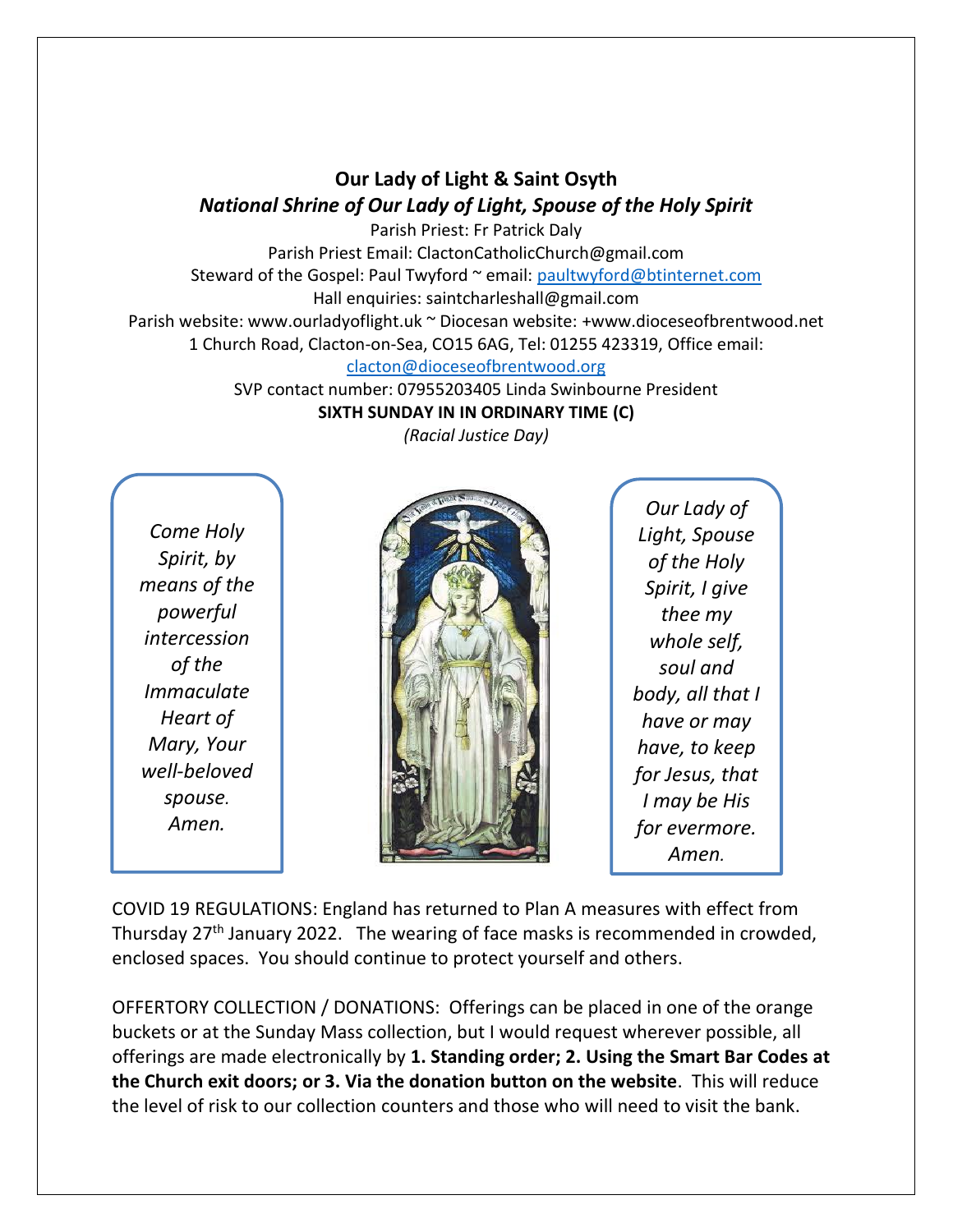Electronic offerings greatly reduce our bank charges. The bank details are: **Bank Title: Catholic Church Clacton-on-Sea, Sort Code 401322, Account Number: 41020463.** Members of the gift-aid scheme should quote their name and gift aid number in the Reference. Funds received last week:

Electronic Offerings £1387.50 of which £924.50 was gift aided.

Collection Offerings £667.16 of which £111.00 was gift aided.

Lourdes helper and Sick £360.41 of which £145.45 was gift aided.

Thank you for your generosity, for Gift Aiding your offerings, and for your support of the Parish. Fr Patrick.

## LUKE 6:17, 20-26.

In the Gospel from Luke, we are given an uncomfortable message in the 'Sermon on the Plain'. Jesus was speaking directly to His disciples. He is talking directly to us. He tells us:

- Happy the poor because theirs is the Kingdom of God.
- Happy are those who are hungry, they will be fed.
- Happy are those who are weeping, they shall laugh.

• We are to rejoice if people hate us on account of our faith in Jesus Christ Jesus gives us a warning:

- He tells us to take great care with money, possessions, power, and our own selfish comfort.
- He tells us that how we show our love to others in need in this life will determine our eternal future.

Why is Jesus giving us this message?

True faith is the total surrender of ourselves and all we possess into the hands of Our Lord Jesus Christ. True faith acknowledges that all we have is gift from God. We do not own anything in this life. We are simply stewards for all we own, which have been given to us in trust by God. At the end of each of our lives, we face a personal judgement before the person of Jesus Christ. We will have to account for the gifts we have been given in this life. We will have to account to His command to 'love one another as I have loved you'.

The Church teaches that there is nothing wrong in wealth. The dangers come in how we live our lives with wealth. When we become financially comfortable, we tend to be content with our own resources and time. We tend to become selfish and independent. We no longer feel dependent on others and on God. The truth is that we all live a fragile existence with great reliance on others and ultimately God. Wealth can be a barrier to both our love of God and neighbour.

This is a generous parish. You have recently given great support to the St Vincent de Paul Friday Soup Kitchen. The volunteers from the Soup Kitchen spoke at each Mass and received a wonderful response. The volunteers speaking at Mass all became very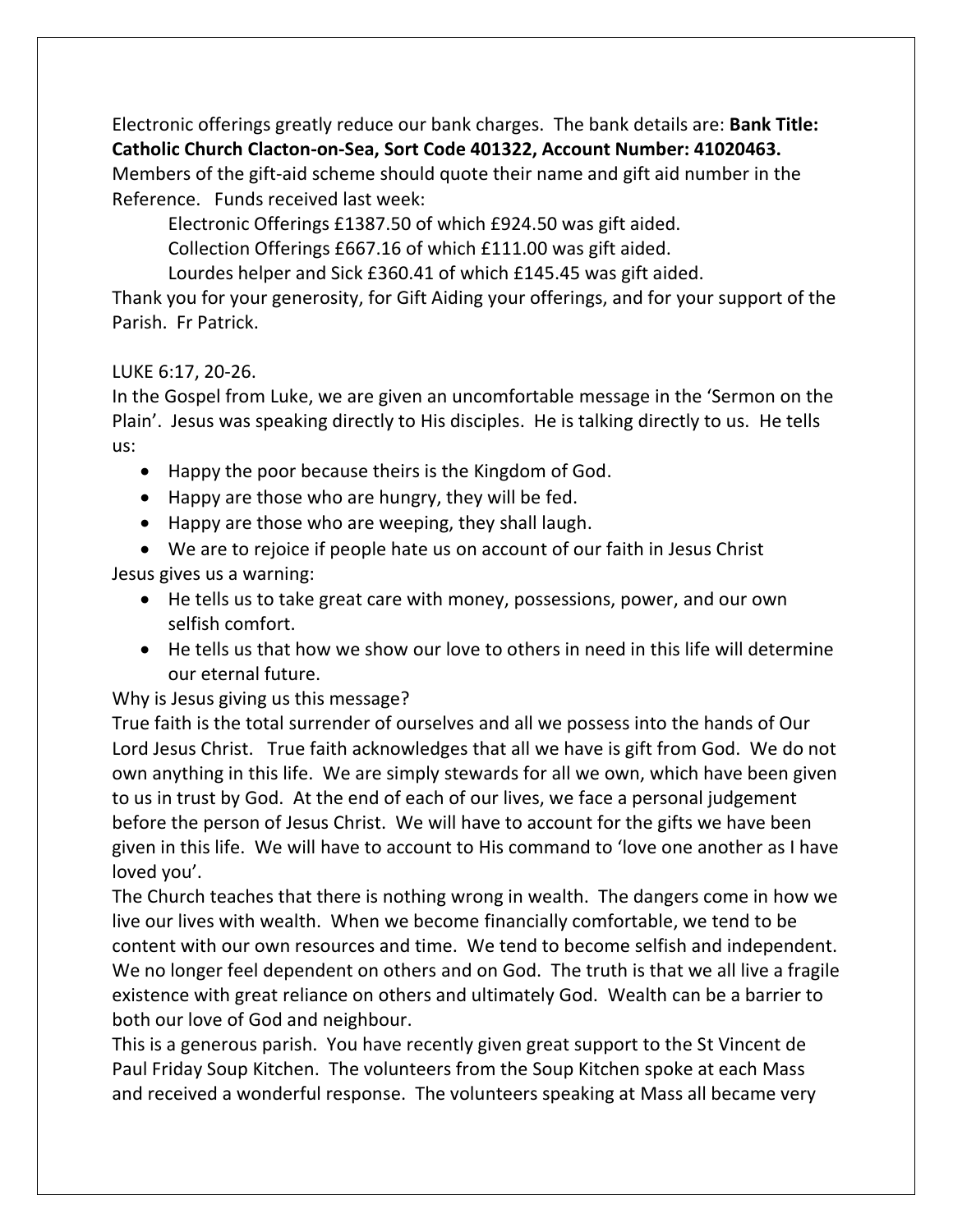emotional. They had got to know the guests at the Soup Kitchen and their individual stories. The guests are normal people who had families and jobs but who have lost everything. In helping them, the volunteers are responding to the message of this Gospel. In serving them, they see and serve the person of Jesus Christ.

SVP MEETING: In the presbytery at 7.00 pm on Thursday  $17<sup>th</sup>$  February – new members always welcome.

FR PATRICK: will be on retreat from Tuesday 15<sup>th</sup> to Thursday 24<sup>th</sup> February. Fr Gerald Gostling will be providing cover in the parish.

| Saturday 12 <sup>th</sup> February 2022. | 9.30 am.               | <b>MASS: Vera Andrews RIP</b>   |
|------------------------------------------|------------------------|---------------------------------|
|                                          |                        | Sydney, Sonya & Shane.          |
| Saturday 12 <sup>th</sup> February 2022. | 11.00 am to 12.00 pm.  | <b>SACRAMENT OF</b>             |
|                                          | Confessions will be    | RECONCILIATION.                 |
|                                          | heard in the Sacristy. |                                 |
| Saturday 12 <sup>th</sup> February 2022. | 11.00 am to 1.00 pm.   | Church is open for private      |
|                                          |                        | prayer with Exposition of the   |
|                                          |                        | <b>Blessed Sacrament.</b>       |
| Saturday 12 <sup>th</sup> February 2022. | 12.00 pm.              | THE HOLY ROSARY.                |
| Saturday 12 <sup>th</sup> February 2022. | 6.00 pm.               | <b>MASS: Pauline Young RIP</b>  |
| Vigil of the Sixth Sunday in             |                        | Reg Young & Family.             |
| Ordinary Time. (C).                      |                        |                                 |
| Sunday 13 <sup>th</sup> February 2022.   | 8.30 am.               | MASS: Eddie Wright RIP          |
| The Sixth Sunday in Ordinary             |                        | Breda.                          |
| Time. (C) (Racial Justice Day).          |                        |                                 |
| Sunday 13 <sup>th</sup> February 2022.   | 10.30 am.              | <b>MASS: Dariusz Nowakowski</b> |
|                                          | <b>FAMILY MASS.</b>    | <b>RIP</b>                      |
|                                          |                        | Anita Olejnik & Family.         |
| Monday 14 <sup>th</sup> February 2022.   | 9.00 am.               | <b>MASS: Mary Powell RIP</b>    |
| Feast of Ss Cyril & Methodius            |                        | Eileen Morley.                  |
| Monday 14 <sup>th</sup> February 2022.   | 11.30 am.              | FUNERAL: Josephine Coe RIP.     |
|                                          |                        |                                 |
| Saturday 19th February 2022.             | 9.30 am.               | <b>MASS: Monica O'Brien</b>     |
|                                          |                        | Intentions. Catherine.          |
| Saturday 19th February 2022.             | 11.00 am to 12.00 pm.  | <b>SACRAMENT OF</b>             |
|                                          | Confessions will be    | RECONCILIATION.                 |
|                                          | heard in the Sacristy. |                                 |

## **THIS WEEK'S SERVICES.**